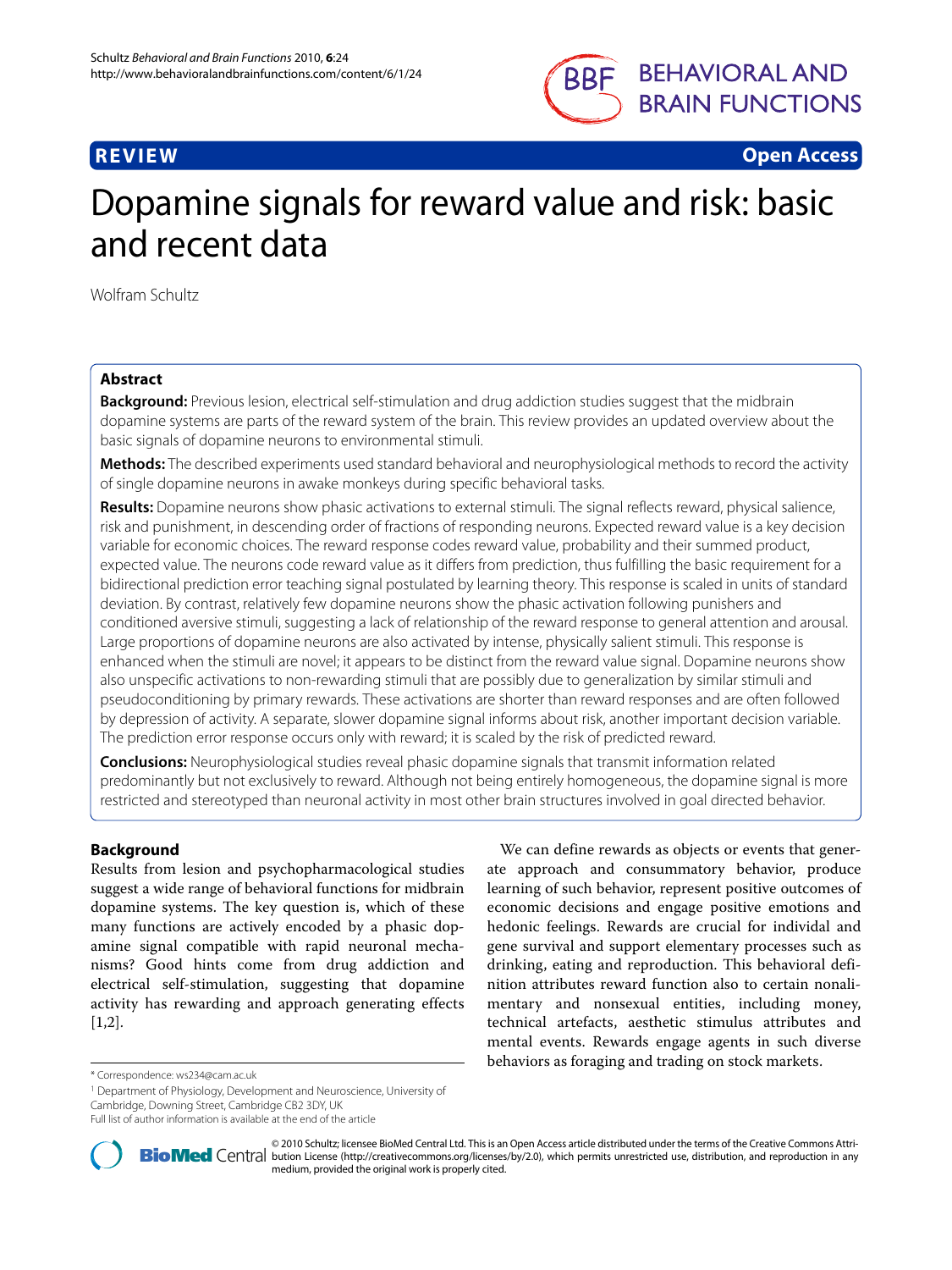#### **Basic concepts**

Rewards have specific magnitudes and occur with specific probabilities. Agents aim to optimize choices between options whose values are determined by the kind of the choice object and its magnitude and probability [[3\]](#page-7-2). Therefore rewards can be adequately described by probability distributions of reward values. In an ideal world these distributions follow a Gaussian function, with extreme rewards occurring less frequently than intermediate outcomes. Experimental tests often use binary probability distributions with equiprobable values (each reward value occurring at  $p = 0.5$ ). Gaussian and binary probability distributions are fully described by the mathematical expected value (first moment of probability distribution) and the dispersions or deviations of values from the mean, namely the (expected) variance (second moment) or (expected) standard deviation (square root of variance). Variance and standard deviation are often considered as measures of risk. In behavioral economics, the term 'risk' refers to a form of uncertainty in which the probability distribution is known, whereas 'ambiguity' indicates incomplete knowledge of probabilities and is often referred to simply as 'uncertainty'. Risk refers to the chance of winning or losing, rather than the more narrow, common sense association with loss.

Predictions are of fundamental importance for making informed decision by providing advance information about the available choice options, as opposed to guesses that occur when outcomes are unknown. As reward can be quantified by probability distributions of value, reward predictions specify the expected value and (expected) variance or standard deviation of the distribution.

Evolutionary pressure favors the energy efficient processing of information. One potential solution is to store predictions about future events in higher brain centers and calculate in lower brain centers the difference between new environmental information and the stored prediction. The discrepancy between the actual event and its prediction is called an event prediction error. Keeping up with the changing environmental situation by higher brain centers would simply involve updating the predictions with the less information containing, and less energy consuming, prediction errors rather than processing the full peripheral information every time one little thing has changed [[4\]](#page-7-3). In this way higher brain centers have access to the full information about the external world for perceptions, decisions and behavioral reactions at a much lower energy cost. This fundamental property of predictions leads to the observable phenomenon of learning, as defined by changes in behavior based on updated predictions.

Animal learning theory and efficient temporal difference reinforcement models postulate that outcome prediction errors are crucial for Pavlovian and operant conditioning [[5,](#page-7-4)[6\]](#page-7-5). Current views conceptualize Pavlovian learning as any form of acquisition of prediction that leads to altered vegetative reactions or striated muscle contractions, as long as the outcome is not conditional on the behavioral reaction. Thus, Pavlovian reward predictions convey information not only about the reward value (expected value) but also about the risk (variance) of future rewards, which constitutes an important extension of the concept proposed by Pavlov a hundred years ago. The importance of prediction errors is based on Kamin's blocking effect [\[7](#page-7-6)] which demonstrates that learning and extinction advance only to the extent at which a reinforcer is better or worse than predicted; learning slows progressively as the prediction approaches asymptotically the value of the reinforcer.

#### **Dopamine response to reward reception**

The majority of midbrain dopamine neurons (75-80%) show rather stereotyped, phasic activations with latencies of <100 ms and durations of <200 ms following temporally unpredicted food and liquid rewards (Figure [1](#page-2-0)A). This burst response depends on the activation and plasticity of glutamatergic NMDA and AMPA receptors located on dopamine neurons [[8](#page-7-7)-[12\]](#page-7-8). The burst is critical for behavioral learning of appetitive tasks such as conditioned place preference and T-maze choices for food or cocaine reward and for conditioned fear responses [[9\]](#page-7-9).

# **Reward prediction error coding**

The dopamine response to reward delivery appears to code a prediction error; a reward that is better than predicted elicits an activation (positive prediction error), a fully predicted reward draws no response, and a reward that is worse than predicted induces a depression (negative error) [\[13-](#page-7-10)[24](#page-7-11)]. Thus the dopamine response implements fully the crucial term of the Rescorla-Wagner learning model and resembles closely the teaching signal of efficient temporal difference reinforcement learning models [[6,](#page-7-5)[23\]](#page-7-12).

The error response varies quantitatively with the difference between the received reward value and the expected reward value [[18](#page-7-13)[-23\]](#page-7-12). The prediction error response is sensitive to the time of the reward; a delayed reward induces a depression at its original time and an activation at its new time [\[24](#page-7-11)[,25](#page-7-14)]. The quantitative error coding is evident for activations reflecting positive prediction errors. By contrast, the depression occurring with negative prediction errors shows naturally a narrower dynamic range, as neuronal activity cannot fall below zero, and appropriate quantitative assessment requires to take the full period of depression into account [[26](#page-7-15)].

Thus, dopamine neurons respond to reward only to the extent to which it differs from prediction. As prediction originates from previously experienced reward, dopamine neurons are activated only when the current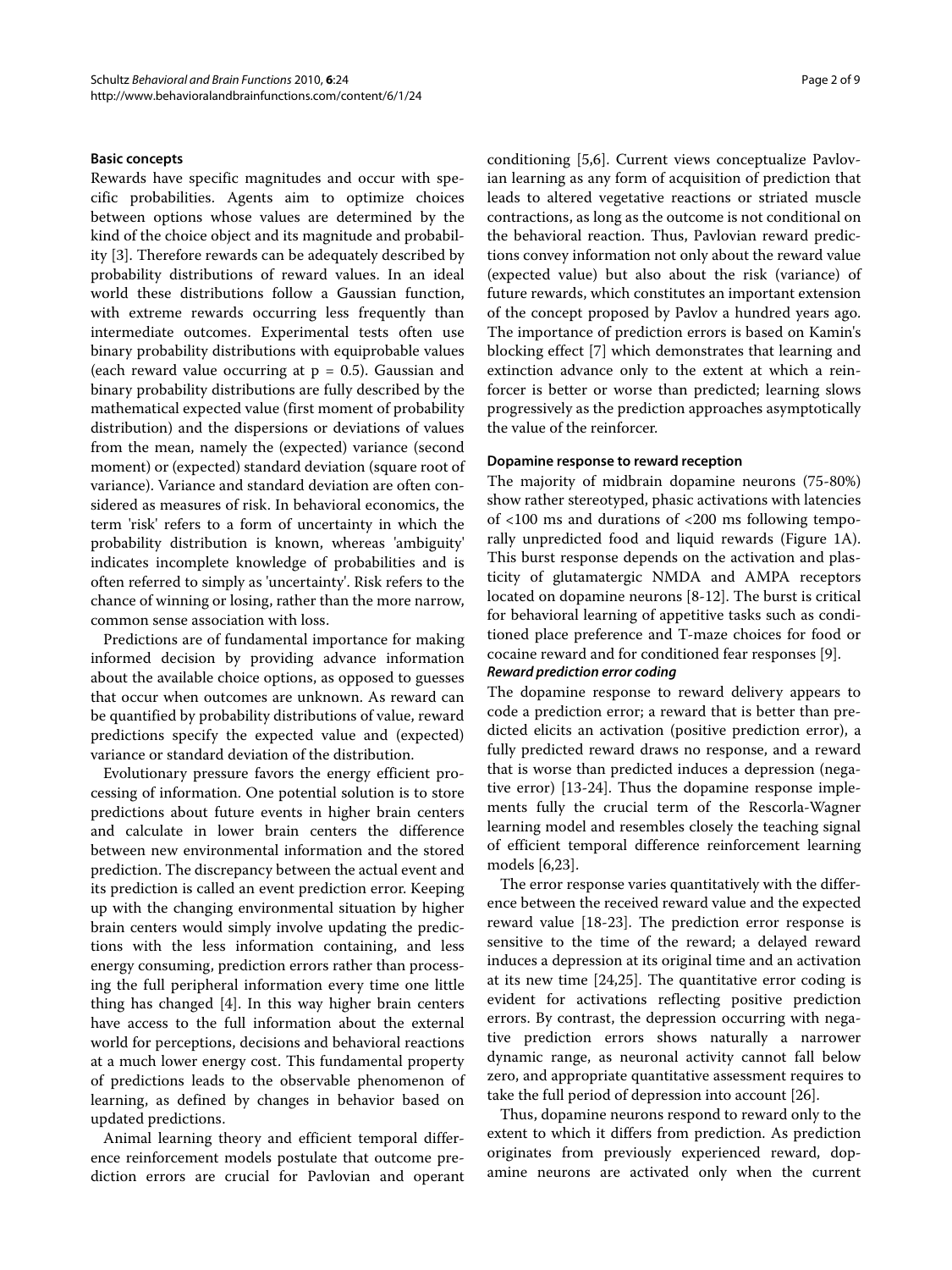<span id="page-2-0"></span>

**Figure 1 Phasic activations of neurophysiological impulse activity of dopamine neurons**. A: Phasic activations following primary rewards. B: Phasic activations following conditioned, reward predicting stimuli. C: Top: Lack of phasic activation following primary aversive air puff. Bottom: substantial activating population response following conditioned aversive stimuli when stimulus generalization by appetitive stimuli is not ruled out; grey: population response to conditioned visual aversive stimulus when appetitive stimulus is also visual; black: lack of population response to conditioned visual aversive stimulus when appetitive stimulus is auditory. D: Phasic activations following physically intense stimuli. These activations are modulated by the novelty of the stimuli but do not occur to novelty per se. E: Left: Shorter and smaller activations followed frequently by depressions induced by unrewarded control stimuli (black) compared to responses following reward predicting stimuli (grey). Right: Activations to delay predicting stimuli show initial, poorly graded activation component (left of line) and subsequent, graded value component inversely reflecting increasing delays (curves from top to bottom). Time scale (500 ms) applies to all panels A-E. Data from previous work [[29,](#page-8-1)[31-](#page-8-2)[33](#page-8-3)[,43](#page-8-4),[59](#page-8-5)].

reward is better than the previous reward. The same reward over again will not activate dopamine neurons. If the activation of dopamine neurons has a positively reinforcing effect on behaviour, only increasing rewards will provide continuing reinforcement via dopaminergic mechanisms. This may be one reason why constant, unchanging rewards seem to lose their stimulating influence, and why we always need more reward.

# **Stringent tests for reward prediction error coding**

Animal learning theory has developed formal paradigms for testing reward prediction errors. In the blocking test [[7\]](#page-7-6), a stimulus that is paired with a fully predicted reward cannot be learned and thus does not become a valid reward predictor. The absence of a reward following the blocked stimulus does not constitute a prediction error and does not lead to a response in dopamine neurons,

even after extensive stimulus-reward pairing [\[27](#page-7-16)]. By contrast, the delivery of a reward after a blocked stimulus constitutes a positive prediction error and accordingly elicits a dopamine activation.

The conditioned inhibition paradigm [[28\]](#page-8-0) offers an additional test for prediction errors. In the task employed in our experiments, a test stimulus is presented simultaneously with an established reward predicting stimulus but no reward is given after the compound, making the test stimulus a predictor for the absence of reward. Reward omission after such a conditioned inhibitor does not constitute a negative prediction error and accordingly fails to induce a depression in dopamine neurons [[29](#page-8-1)]. By contrast, delivery of a reward after the inhibitor produces a strong positive prediction error and accordingly a strong dopamine activation.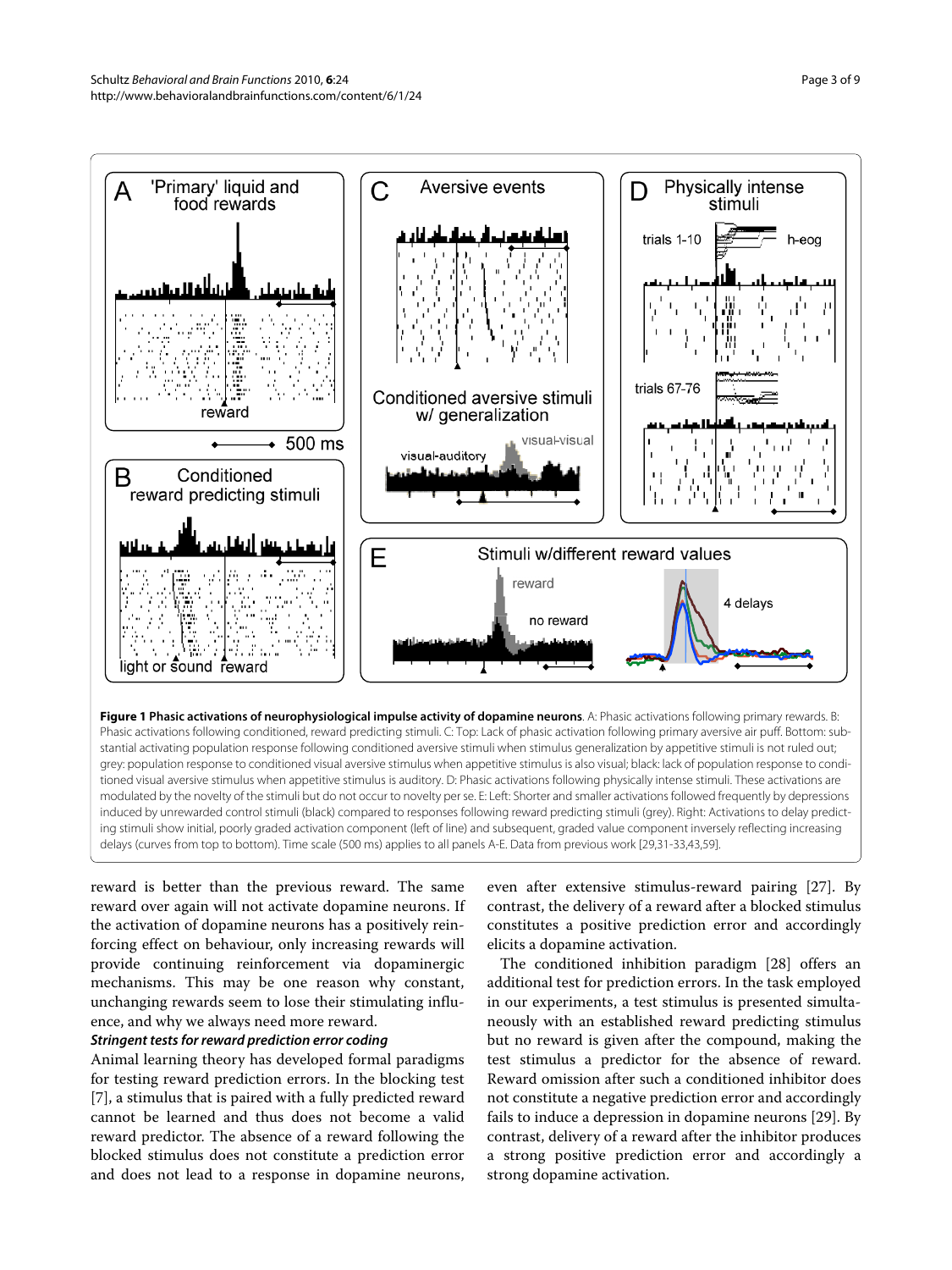The results from these two formal tests confirm that dopamine neurons show bidirectional coding of reward prediction errors.

# **Adaptive reward prediction error coding**

In a general sense, a reward predicting stimulus specifies the value of future rewards by informing about the probability distribution of reward values. Thus, the stimulus indicates the expected value (first moment) and (expected) variance (second moment) or standard deviation of the distribution.

The dopamine value prediction error response is sensitive to both the first and second moments of the predicted reward distribution at two seconds after the stimulus. In an experiment, different visual stimuli can predicted specific binary probability distributions of equiprobable reward magnitudes with different expected values and variances. As the prediction error response reflects the difference between the obtained and expected reward value, the identical magnitude of the received reward produces either an increase or decrease of dopamine activity depending on whether that reward is larger or smaller than its prediction, respectively [\[23](#page-7-12)]. This result suggests that value prediction error coding provides information relative to a reference or anchor value.

The dopamine coding of reward value prediction error adapts to the variance or standard deviation of the distribution. In a binary distribution of equiprobable rewards, the delivery of reward with the larger magnitude within each distribution elicits the same dopamine activation with each distribution, despite 10 fold differences between the obtained reward magnitudes (and the resulting value prediction errors) [[23\]](#page-7-12). Numerical calculations reveal that the dopamine response codes the value prediction error divided by the standard deviation of the predicted distribution. This amounted to an effective normalization or scaling of the value prediction error response in terms of standard deviation, indicating how much the obtained reward value differs from the expected value in units of standard deviation. Theoretical considerations suggest that error teaching signals that are scaled by variance or standard deviation rather than mean can mediate stable learning that is resistant to the predicted risk of outcomes [[30\]](#page-8-6).

# **Dopamine response to reward predicting stimuli**

Dopamine neurons show activations ('excitations') following reward predicting visual, auditory and somatosensory stimuli (Figure [1B](#page-2-0)) [[31](#page-8-2)[-33](#page-8-3)]. The responses occur irrespectively of the sensory modalities and spatial positions of the stimuli, and irrespectively of the effectors being arm, mouth or eye movements. The activations increase monotonically with reward probability [\[18](#page-7-13)] and reward magnitude, such as liquid volume [[23\]](#page-7-12). However,

the dopamine responses do not distinguish between reward probability and magnitude as long as the expected value is identical [\[23](#page-7-12)]. Thus the activations appear to code the expected value of predicted reward probability distributions. Expected value is the more parsimonious explanation, and the noise in the neuronal responses prevents a characterization in terms of expected (subjective) utility. Note that the temporal discounting described below reveals subjective coding and might provide some light on the issue. Response magnitude increases with decreasing behavioral reaction time, indicating that the dopamine response is sensitive to the animal's motivation [[19\]](#page-7-17). In choices between different reward values or delays, the dopamine responses to the presentation of choice options reflects the animal's future chosen reward [[34\]](#page-8-7) or the highest possible reward of two available choice options [[35\]](#page-8-8).

During the course of learning, the dopamine activation to the reward decreases gradually across successive learning trials, and an activation to the reward predicting stimulus develops at the same time [[36,](#page-8-9)[37\]](#page-8-10). The acquisition of conditioned responding is sensitive to blocking, indicating that predicton errors play a role in the acquisition of dopamine responses to conditioned stimuli [[27\]](#page-7-16). The response transfer to reward predicting stimuli complies with the principal characteristics of teaching signals of efficient temporal difference reinforcement models [\[38](#page-8-11)]. The response shift does not involve the backpropagation of prediction errors across the stimulus-reward interval of earlier temporal difference models [[27](#page-7-16),[38\]](#page-8-11) but is reproduced in the original temporal difference model and in the original and more recent temporal difference implementations [\[6](#page-7-5)[,37](#page-8-10)[,39](#page-8-12)].

# **Subjective reward value coding shown by temporal discounting**

The objective measurement of subjective reward value by choice preferences reveals that rewards lose some of their value when they are delayed. In fact, rats, pigeons, monkeys and humans often prefer sooner smaller rewards over later larger rewards [[40-](#page-8-13)[42](#page-8-14)]. Thus, the subjective value of reward appears to decay with increasing time delays, even though the physical reward, and thus the objective reward value, is the same.

Psychometric measures of intertemporal behavioral choices between sooner and later rewards adjust the magnitude of the early reward until the occurrence of choice indifference, defined as the probability of choosing each option with  $p = 0.5$ . Thus, a lower early reward at choice indifference indicates a lower subjective value of the later reward. In our recent experiment on monkeys, choice indifference values for rewards delayed by 4, 8 and 16 s decreased monotonically by about 25%, 50% and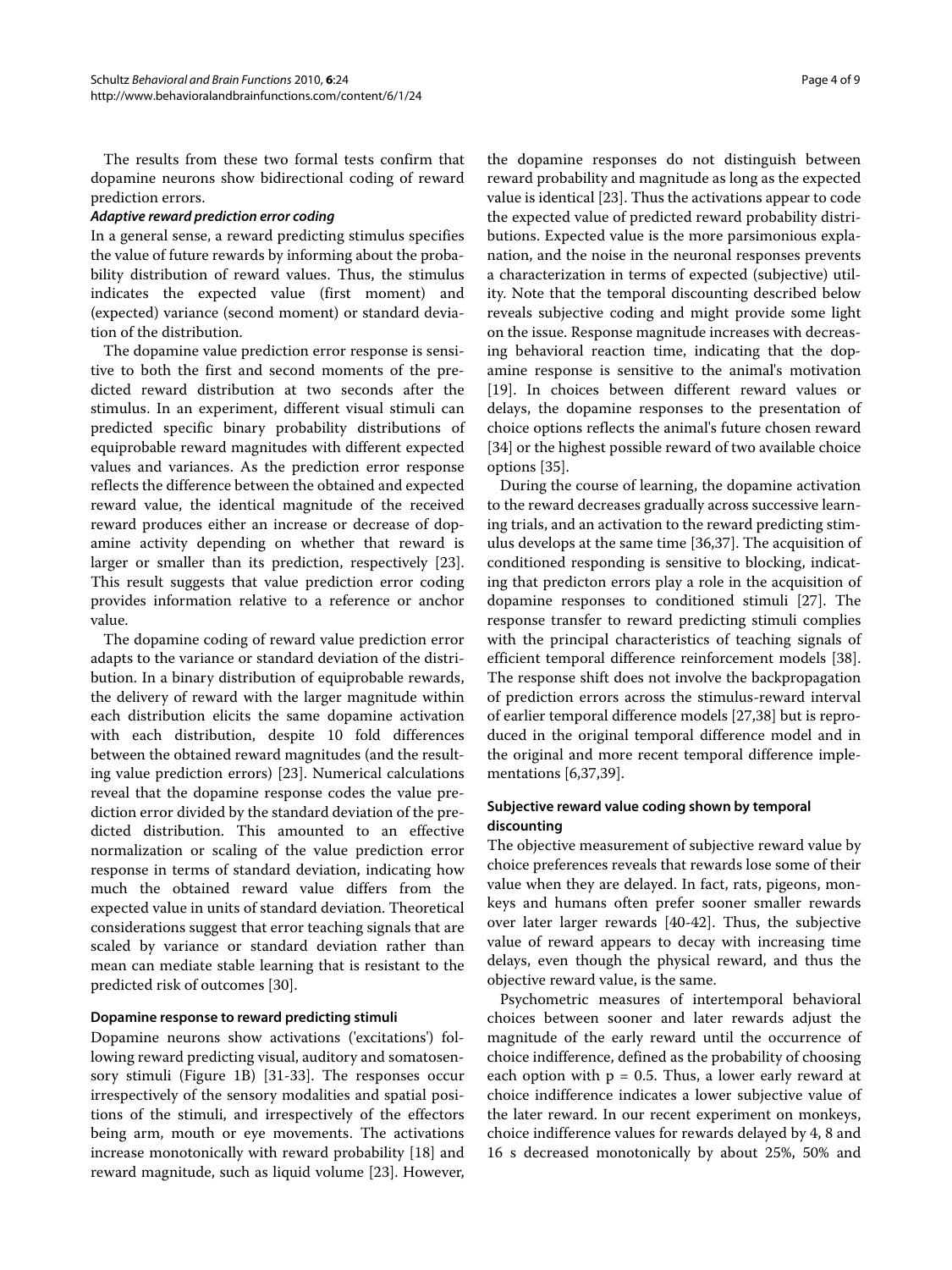75%, respectively, compared to a reward after 2 s [\[43](#page-8-4)]. The decrease fit a hyperbolic discounting function.

The dopamine responses to reward predicting stimuli decreases monotonically across reward delays of 2 to 16 s [[25,](#page-7-14)[43\]](#page-8-4), despite the same physical amount of reward being delivered after each delay. These data suggest that temporal delays affect dopamine responses to reward predicting stimuli in a similar manner as they affect subjective reward value assessed by intertemporal choices. Interestingly, the decrease of dopamine response with reward delay is indistiguishable from the response decrease with lower reward magnitude. This similarity suggests that temporal delays affect dopamine responses via changes in reward value. Thus, for dopamine neurons, delayed rewards appear as if they were smaller.

Thus, dopamine neurons seem to code the subjective rather than the physical, objective value of delayed rewards. Given that utility is a measure for the subjective rather than objective value of reward, the response decrease with temporal discounting might suggest that dopamine neurons code reward as (subjective) utility rather than as (objective) value. Further experiments might help to test utility coding more directly.

### **Dopamine response to aversive stimuli**

Aversive stimuli such as air puffs, hypertonic saline and electric shock induce activating ('excitatory') responses in a small proportion of dopamine neurons in awake animals (14% [\[33\]](#page-8-3); 18-29% [[44\]](#page-8-15); 23% [\[45](#page-8-16)]; 11% [[46](#page-8-17)]), and the majority of dopamine neurons are either depressed in their activity or not influenced by aversive events (Figure [1C](#page-2-0) top). In contrast to rewards, air puffs fail to induce bidirectional prediction error responses typical for reward; prediction only modulates aversive activations [[45,](#page-8-16)[46\]](#page-8-17).

Aversive stimulation in anaesthetised animals produces varying but often low degrees of mostly slower, activating responses (50% [\[47](#page-8-18)]; 18% [\[48\]](#page-8-19); 17% [[49\]](#page-8-20); 14% [\[50](#page-8-21)]) and often depressions of activity. Neurophysiological reinvestigations with better identification of dopamine neurons confirmed the overall low incidence of aversive dopamine activations in anaesthetised animals [\[51](#page-8-22)] and located aversively responding dopamine neurons in the ventromedial tegmental area of the midbrain [\[52\]](#page-8-23).

Conditioned, air puff predicting stimuli in awake monkeys elicit activations in the minority of dopamine neurons, and depressions in a larger fraction of dopamine neurons (11% [\[33](#page-8-3)]; 13% [\[45](#page-8-16)]; 37% [[46\]](#page-8-17)). The depressant responses cancel out the few activations in averaged population responses of dopamine neurons to aversive stimuli [[33\]](#page-8-3) (see Figure [1C](#page-2-0) bottom, black). In one study, the conditioned aversive stimulus activated more neurons than the air puff itself (37% vs. 11% [[46](#page-8-17)]), although a conditioned stimulus is less aversive than the primary aver-

sive event it predicts, such as an air puff. The higher number of activations to the conditioned stimulus compared to the air puff suggests an inverse relationship between aversiveness and activation (the more aversive the stimulus the less frequent the activation) or an additional, non-aversive stimulus component responsible for increasing the proportion of activated neurons from 11% to 37%. Although the stimulus activations correlated positively with air puff probability in the population, they were not assessed in individual neurons [[46\]](#page-8-17). A population correlation may arise from a relatively small number of positively correlated neurons within that population, and the truly aversive stimulus activations might be closer to 11% than 37%. In another study, large proportions of dopamine neurons showed phasic activations to conditioned aversive stimuli when these were presented in random alternation with reward predicting stimuli of the same sensory modality (Figure [1C](#page-2-0) bottom, grey) (65% [[33\]](#page-8-3)); the activations were much less frequent when the two types of conditioned stimuli had different sensory modalities (Figure [1C](#page-2-0) bottom, black) (11%). The next chapter will discuss the factors possibly underlying these unexplained activations to aversive and other, unrewarded stimuli.

Although some dopamine neurons are activated by aversive events, the largest dopamine activation is related to reward. Data obtained with other methods lead to similar conclusions. Fast scan voltammetry in behaving rats shows striatal dopamine release induced by reward and a shift to reward predicting stimuli after conditioning [\[53](#page-8-24)], suggesting that impulse responses of dopamine neurons lead to corresponding dopamine release from striatal varicosities. The dopamine increase lasts only a few seconds and thus has the shortest time course of all neurochemical methods, closest to electrophysiological activation. The dopamine release is differential for reward (sucrose) and fails to occur with punishment (quinine) [\[54\]](#page-8-25). As voltammetry assesses local averages of dopamine concentration, the absence of measurable release with quinine might hide a few activations cancelled by depressions in the dopamine population response [\[33\]](#page-8-3). Studies using very sensitive in vivo microdialysis detect dopamine release following aversive stimuli [\[55](#page-8-26)]. This response may reflect a dopamine change induced by the few neurons activated by aversive stimuli, although the time course of microdialysis measurements is about 300-500 times slower than the impulse response and might be sufficient for allowing presynaptic interactions to influence dopamine release [\[56](#page-8-27)]. Disruption of burst firing of dopamine neurons disrupts several appetitive learning tasks but also fear conditioning [\[9](#page-7-9)]. The result could suggest a learning function of aversive dopamine responses if the unspecific, generally disabling effect of lower dopamine concentration is ruled out, which remains to be shown. The specific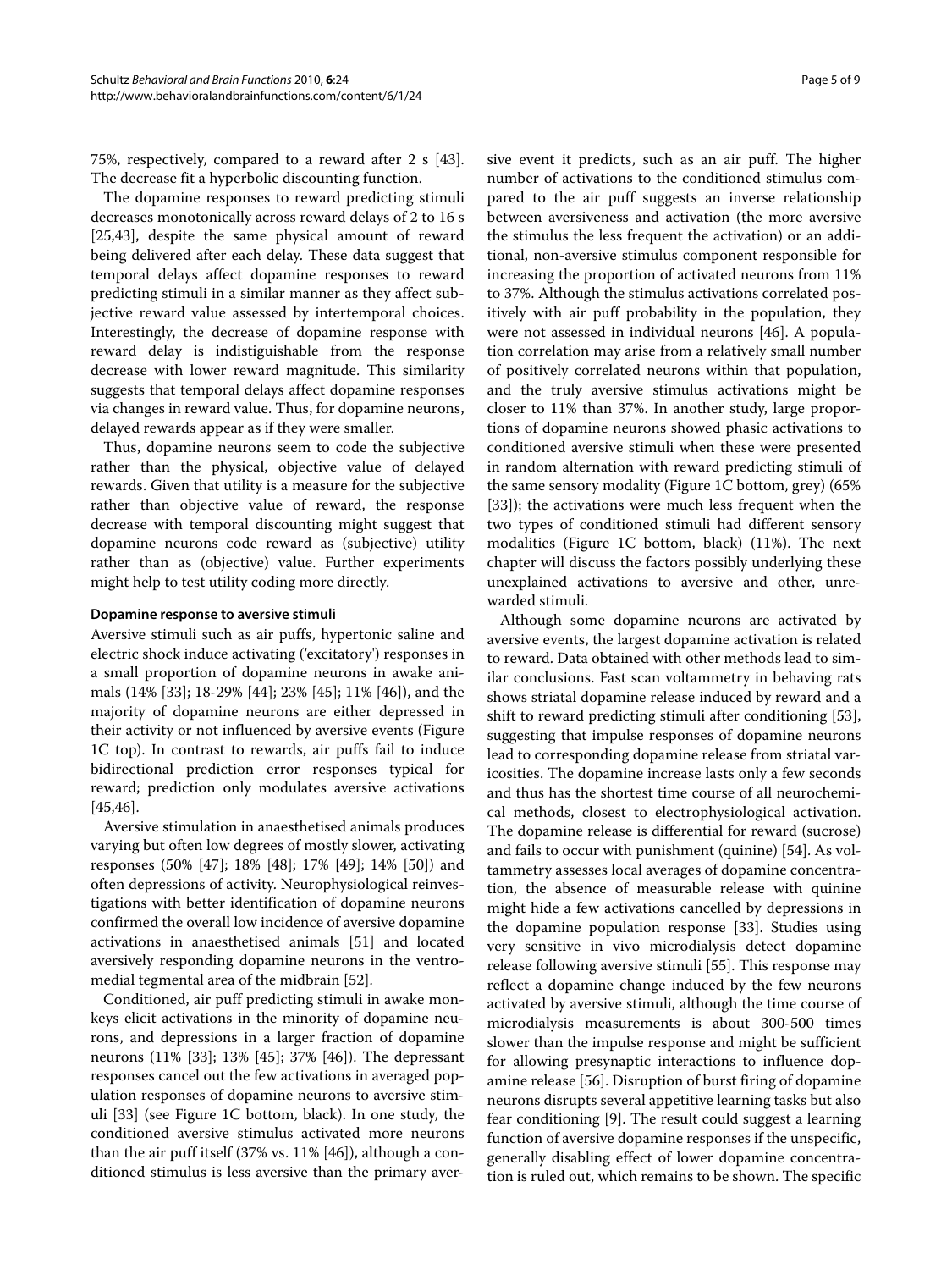stimulation of dopamine neurons by optogenetic methods via genetically inserted channelrhodopsin induces Pavlovian place preference conditioning in mice [[57\]](#page-8-28). By contrast, a net aversive effect of dopamine stimulation would have conceivably produced place avoidance learning. These results confirm the notion of a global positive reinforcing function of dopamine systems derived from earlier lesioning, electrical self-stimulation and drug addiction work [\[1](#page-7-0),[2\]](#page-7-1). However, these arguments postulate neither that reward is the only function of dopamine systems nor that all reward functions involve dopamine neurons.

# **Phasic dopamine activations not coding reward**

Stimuli can induce alerting and attentional reactions when they are physically important (physical salience) or when they are related to reinforcers ('motivational' or 'affective' salience). Behavioral reactions to salient stimuli are graded by the physical intensity of the stimuli and the value of the reinforcer, respectively. Physical salience does not depend on reinforcement at all, and motivational salience do not depend on the valence of the reinforcers (reward and punishment).

#### **Responses to physically salient stimuli**

Physically intense visual and auditory stimuli induce activations in dopamine neurons (Figure [1D](#page-2-0)). These responses are enhanced by stimulus novelty [[58-](#page-8-29)[60](#page-8-30)] but persist at a lower level for several months provided the stimuli are sufficiently physically intense. The responses are graded according to the size of the stimuli (Figure 4 in [[15\]](#page-7-18)). Physical salience might also partly explain responses to primary punishers with substantial physical intensity [[45\]](#page-8-16). These responses may constitute a separate type of dopamine response related to the physical salience of attention inducing environmental stimuli, or they may be related to the positively motivating and reinforcing attributes of intense and novel stimuli.

The activations to physically salient stimuli do not seem to reflect a general tendency of dopamine neurons to be activated by any attention generating event. In particular, other strong attention generating events such as reward omission, conditioned inhibitors and aversive stimuli induce predominantly depressions and rarely genuine dopamine activations [\[14](#page-7-19)[,29](#page-8-1)]. Thus the dopamine activation by physically salient stimuli may not constitute a general alerting response. The reward response is likely to constitute a separate response that may not reflect the attention generated by the motivational salience of the reward.

#### **Other non-reward coding activations**

Other stimuli induce activations in dopamine neurons without apparent coding of reward value. These activations are smaller and shorter than the responses to

reward predicting stimuli and are often followed by depression when the stimuli are unrewarded (Figure [1E](#page-2-0)).

Dopamine neurons show activations following control stimuli that are presented in pseudorandom alternation with rewarded stimuli [[27](#page-7-16),[29](#page-8-1),[32\]](#page-8-31). The incidence of activations depends on the number of alternative, rewarded stimuli in the behavioral task; activations are frequent when three of four task stimuli are rewarded (25%-63% [[27\]](#page-7-16)) and become rare when only one of four task stimuli is unrewarded (1% [[29](#page-8-1)]). This dependency argues against a purely sensory nature of the response.

Dopamine neurons show a rather stereotyped initial activation component to stimuli predicting rewards that occur after different delays [\[43](#page-8-4)]. The initial activation varies very little with reward delay, and thus does not seem to code reward value. By contrast, the subsequent response component decreases with increasing delays and thus codes (subjective) reward value (see above).

Dopamine neurons show frequent activations following conditioned aversive stimuli presented in random alternation with reward predicting stimuli; the activations disappear largely when different sensory modalities are used (65% vs. 11% of neurons [[33\]](#page-8-3)), suggesting coding of nonaversive stimulus components. Even when aversive and appetitive stimuli are separated into different trial blocks, dopamine neurons are considerably activated by conditioned aversive stimuli. However, the more frequent activations to the conditioned stimuli compared to the more aversive primary air puff (37% vs. 11% [[46\]](#page-8-17)) suggests an inverse relationship to the aversiveness of the stimuli and possibly non-aversive response components.

The reasons for these different dopamine activations might lie in generalization, pseudoconditioning or motivational stimulus salience. Generalization arises from similarities between stimuli. It might explain dopamine activations in a number of situations, namely the activations to unrewarded visual stimuli when these alternate with reward predicting visual stimuli (Figure [1](#page-2-0)E left) [[27,](#page-7-16)[29,](#page-8-1)[32\]](#page-8-31) and the initial, poorly graded activation component to reward delay predicting stimuli (Figure [1](#page-2-0)E right) [\[43](#page-8-4)]. Generalization might play a role when stimuli with different sensory modalities produce less dopamine activations to unrewarded stimuli than stimuli with same modalities, as seen with visual aversive and auditory appetitive stimuli (Figure [1](#page-2-0)C bottom) [\[33\]](#page-8-3).

Pseudoconditioning may arise when a primary reinforcer sets a contextual background and provokes unspecific behavioral responses to any events within this context [[61](#page-8-32)]. As dopamine neurons are very sensitive to reward, a rewarding context might induce pseudoconditioning to stimuli set in this context and hence a neuronal activation. This mechanism may underlie neuronal activations to non-rewarding stimuli occurring in a rewarding context, such as the laboratory in which an animal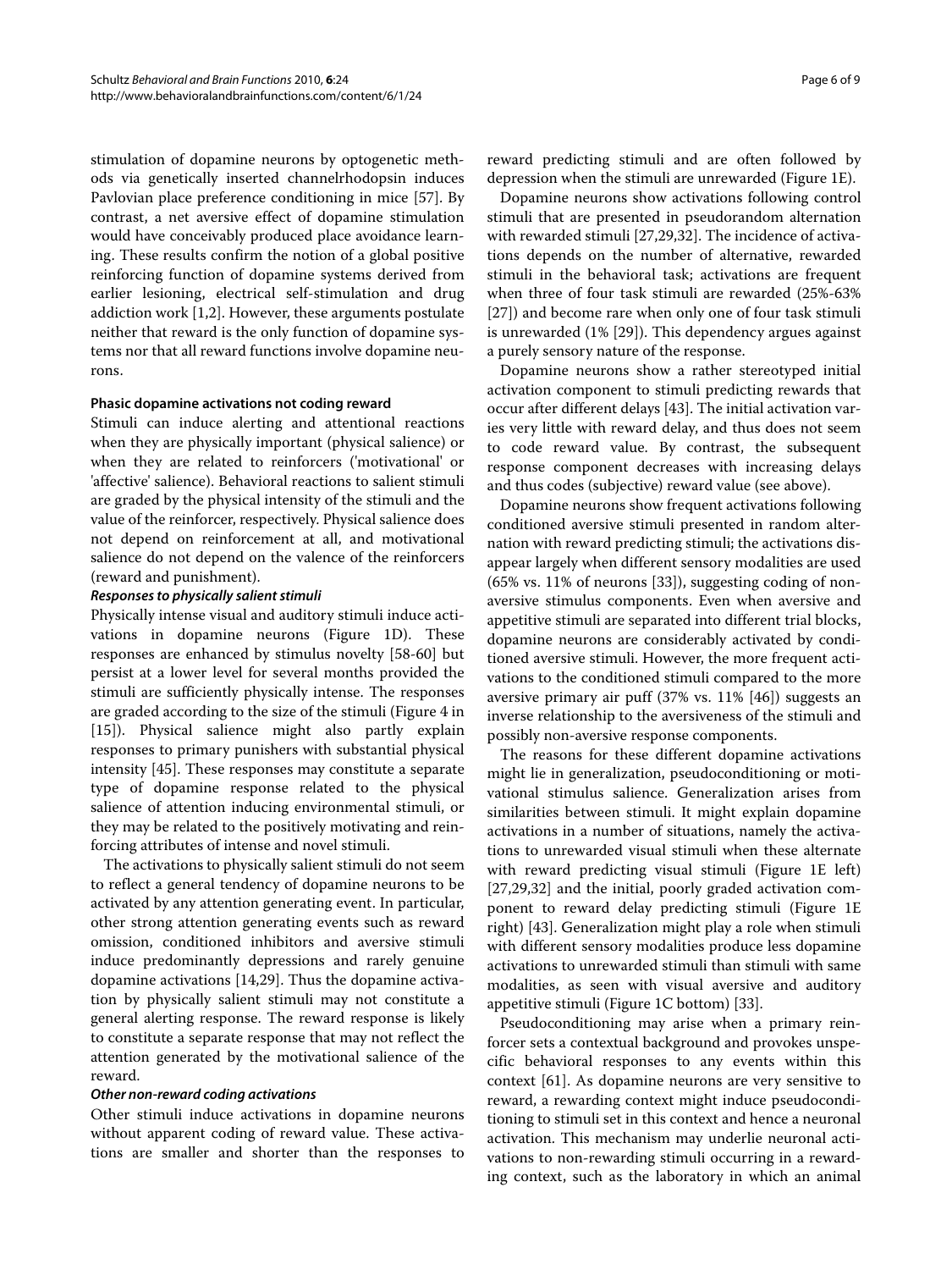receives daily rewards, irrespective of the stimuli being presented in random alternation with rewarded stimuli or in separate trial blocks [[46\]](#page-8-17). Pseudoconditioning may explain activations to unrewarded control stimuli [[27,](#page-7-16)[29,](#page-8-1)[32\]](#page-8-31), most activations following aversive stimuli [[33,](#page-8-3)[45,](#page-8-16)[46\]](#page-8-17) and the initial, poorly graded activation component to reward delay predicting stimuli [\[43\]](#page-8-4). Thus pseudoconditioning may arise from the primary reward rather than a conditioned stimulus and affect dopamine activations to both conditioned stimuli and primary reinforcers that occur in a rewarding context.

Although stimuli with substantial physical salience seem to drive dopamine neurons [\[15](#page-7-18)[,58](#page-8-29)-[60\]](#page-8-30) (see above), the stimuli that induce non-reward coding dopamine activations are often small and not physically very salient. Motivational salience is by definition common to rewards and punishers and on its own might explain the activations to both reward and punishment in 10-20% of dopamine neurons. Non-reinforcing stimuli might become motivationally salient through their proximity to reward and punishment via pseudoconditioning. However, dopamine activations seem to be far more sensitive to reward than punishment. As motivational salience involves sensitivity to both reinforcers, motivational salience acquired via pseudoconditioning might not explain well the nonreward coding dopamine activations.

Taken together, many of the non-reward coding dopamine activations may be due to stimulus generalization or, in particular, pseudoconditioning. Nevertheless, there seem to remain true activations to unrewarded control stimuli and to primary and conditioned aversive stimuli in a limited proportion of dopamine neurons when these factors are ruled out. Further experiments assessing such responses should use better controls and completely eliminate all contextual reward associations with stimuli in the laboratory.

Given the occurrence of non-reward coding activations, it is reasonable to ask how an animal would distinguish rewarding from unrewarded stimuli based on a dopamine response. The very rapid, initial, pseudoconditioned and poorly discriminative response component might provide a temporal bonus for faciliating fast, default behavioural reactions that help the animal to very quickly detect a potential reward [\[62](#page-8-33)]. By contrast, the immediately following response component detects the true nature of the event through its graded activation with reward value [\[43](#page-8-4)] and its frequent depression with unrewarded and aversive stimuli [[27,](#page-7-16)[29,](#page-8-1)[32,](#page-8-31)[33\]](#page-8-3) (Figure [1E](#page-2-0)). Furthermore, the dopamine system is not the only brain structure coding reward, and other neuronal systems such as the orbitofrontal cortex, striatum and amygdala may provide additional discriminatory information.

#### **Dopamine reward risk signal**

If a reward signal reflects the mean reward prediction error scaled by the standard deviation of reward probability distributions, and if we view standard deviation as a measure of risk, could there be a direct neuronal signal for risk? When reward probabilities vary from 0 to 1 and the reward magnitude remains constant, the mean reward value increases monotonically with probability, whereas the amount of risk follows an inverted U function peaking at  $p = 0.5$  (Figure [2](#page-6-0), inset). At  $p = 0.5$ , there is exactly as much chance to obtain a reward as there is to miss a reward, whereas higher and lower probabilities than  $p = 0.5$  make gains and losses more certain, respectively, and thus are associated with lower risk.

About one third of dopamine neurons show a relatively slow, moderate, statistically significant activation that increases gradually during the interval between the reward predicting stimulus and the reward; this response varies monotonically with risk (Figure [2](#page-6-0)) [[18\]](#page-7-13). The activation occurs in individual trials and does not seem to constitute a prediction error response propagating back from reward to the reward predicting stimulus. The activation increases monotonically also with standard deviation or variance when binary distributions of different equiprobable, non-zero reward magnitudes are used. Thus, standard deviation or variance appear to be viable measures for risk as coded by dopamine neurons. Risk related activations have longer latencies (about 1 s), slower time courses and lower peaks compared to the reward value responses to stimuli and reward.

<span id="page-6-0"></span>

**Figure 2 Sustained activations related to risk**. The risk response occurs during the stimulus-reward interval (arrow) subsequently to the phasic, value related activation to the stimulus (triangle). The inset, top right, shows that risk (ordinate) varies according to an inverted U function of reward probability (abscissa) (Data from previous work [\[18\]](#page-7-13).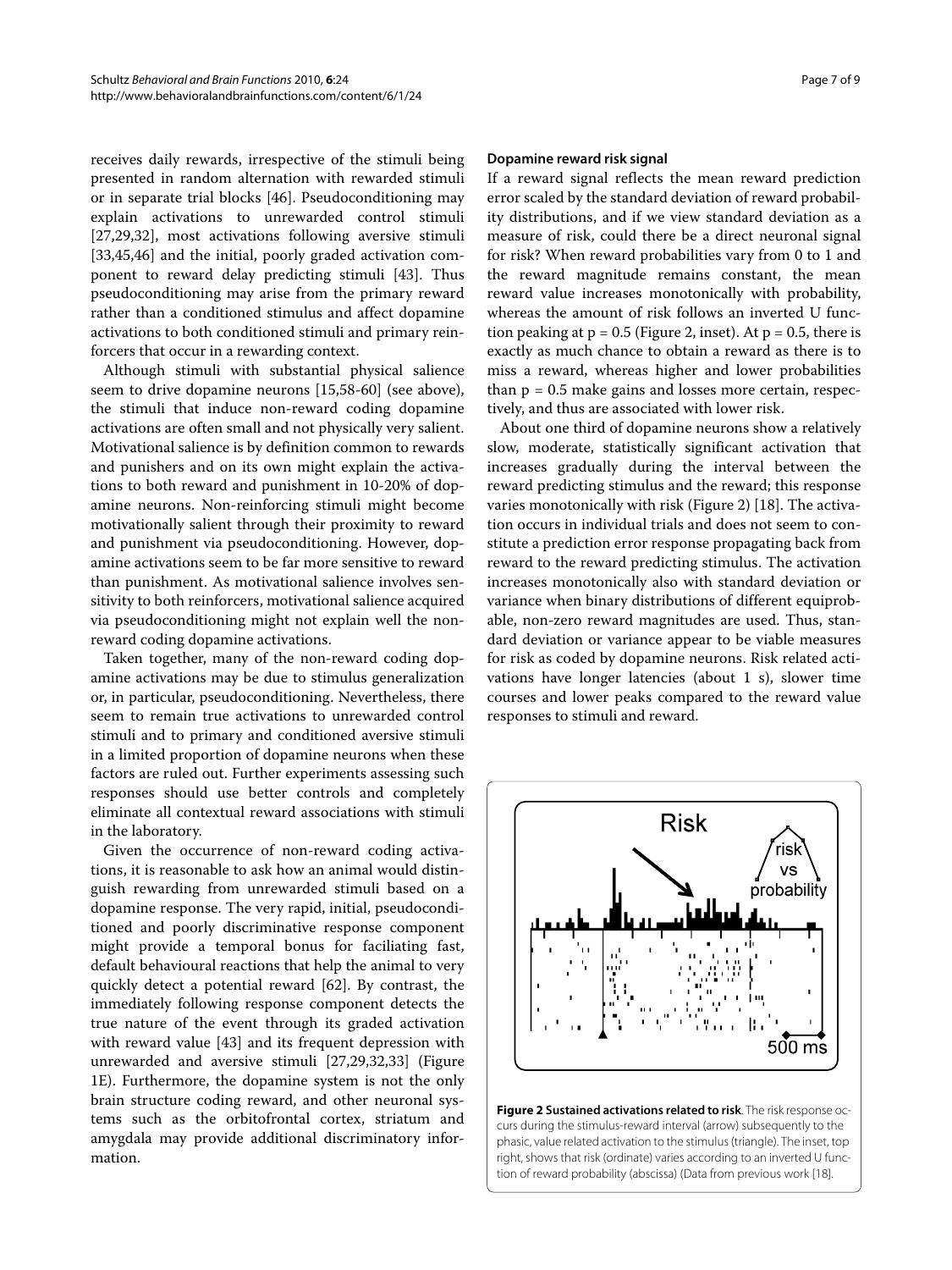Due to its lower magnitude, the risk signal is likely to induce lower dopamine release at dopamine varicosities compared to the more phasic activations coding reward value. The relatively low dopamine concentration possibly induced by the risk signal might activate the D2 receptors which are mostly in a high affinity state but not the low affinity D1 receptors [\[63](#page-8-34)]. By contrast, the higher phasic reward value response might lead to more dopamine concentrations sufficient to briefly activate the D1 receptors in their mostly low affinity state. Thus the two signals might be differentiated by postsynaptic neurons on the basis of the different dopamine receptors activated. In addition, the dopamine value and risk signals together would lead to almost simultaneous activation of both D1 and D2 receptors which in many normal and clinical situations is essential for adequate dopamine dependent functions.

A dopamine risk signal may have several functions. First, it could influence the scaling of the immediately following prediction error response by standard deviation immediately after the reward [[23\]](#page-7-12). Second, it could enhance the dopamine release induced by the immediately following prediction error response. Since risk induces attention, the enhancement of a potential teaching signal by risk would be compatible with the role of attention in learning according to the associability learning theories [[64,](#page-8-35)[65\]](#page-8-36). Third, it could provide an input to brain structures involved in the assessment of reward risk per se. Fourth, it could combine with an economic expected value signal to represent considerable information about the expected utility in risk sensitive individuals according to the mean-variance approach in financial decision theory [\[66\]](#page-8-37). However, the latency of about 1 s is too long for the signal to play an instantaneous role in choices under uncertainty.

#### **Competing interests**

The author declares that he has no competing interests.

#### **Authors' contributions**

WS wrote the paper.

#### **Acknowledgements**

This review was written on the occasion of the Symposium on Attention Deficit Hyperactivity Disorder (ADHD) in Oslo, Norway, February 2010. Our work was supported by the Wellcome Trust, Swiss National Science Foundation, Human Frontiers Science Program and other grant and fellowship agencies.

#### **Author Details**

Department of Physiology, Development and Neuroscience, University of Cambridge, Downing Street, Cambridge CB2 3DY, UK

#### Received: 16 March 2010 Accepted: 23 April 2010 Published: 23 April 2010

#### **References**

<span id="page-7-0"></span>1. Wise RA, Rompre P-P: Brain dopamine and reward**.** Ann Rev Psychol 1989, 40:191-225.

Page 8 of 9

- <span id="page-7-1"></span>2. Everitt BJ, Robbins TW: **Neural systems of reinforcement for drug** addiction: from actions to habits to compulsion**.** Nat Neurosci 2005, 8:1481-1489.
- <span id="page-7-2"></span>3. Bernoulli D: Specimen theoriae novae de mensura sortis**.** Comentarii Academiae Scientiarum Imperialis Petropolitanae (Papers Imp. Acad. Sci. St. Petersburg) 1738, 5:175-192. Translated as: Exposition of a new theory on the measurement of risk. Econometrica 1954, 22:23-36
- <span id="page-7-3"></span>4. Rao RPN, Ballard DH: Predictive coding in the visual cortex: a functional interpretation of some extra-classical receptive-field effects**.** Nat Neurosci 1999, 2:79-87.
- <span id="page-7-4"></span>5. Rescorla RA, Wagner AR: A theory of Pavlovian conditioning: Variations in the effectiveness of reinforcement and nonreinforcement**.** In Classical Conditioning II: Current Research and Theory Edited by: Black AH, Prokasy WF. New York: Appleton Century Crofts; 1972:64-99.
- <span id="page-7-5"></span>6. Sutton RS, Barto AG: Toward a modern theory of adaptive networks: expectation and prediction**[.](http://www.ncbi.nlm.nih.gov/entrez/query.fcgi?cmd=Retrieve&db=PubMed&dopt=Abstract&list_uids=7291377)** Psychol Rev 1981, 88:135-170.
- <span id="page-7-6"></span>7. Kamin LJ: Selective association and conditioning. In Fundamental Issues in Instrumental Learning Edited by: Mackintosh NJ, Honig WK. Halifax: Dalhousie University Press; 1969:42-64.
- <span id="page-7-7"></span>8. Blythe SN, Atherton JF, Bevan MD: Synaptic activation of dendritic AMPA and NMDA receptors generates transient high-frequency firing in substantia nigra dopamine neurons in vitro**.** J Neurophysiol 2007, 97:2837-2850.
- <span id="page-7-9"></span>9. Zweifel LS, Parker JG, Lobb CJ, Rainwater A, Wall VZ, Fadok JP, Darvas M, Kim MJ, Mizumori SJ, Paladini CA, Phillips PEM, Palmiter RD: Disruption of NMDAR-dependent burst firing by dopamine neurons provides selective assessment of phasic dopamine-dependent behavior. Proc Natl Acad Sci 2009, 106:7281-7288.
- 10. Harnett MT, Bernier BE, Ahn K-C, Morikawa H: Burst-Timing-Dependent Plasticity of NMDA Receptor-Mediated Transmission in Midbrain Dopamine Neurons**.** Neuron 2009, 62:826-838.
- 11[.](http://www.ncbi.nlm.nih.gov/entrez/query.fcgi?cmd=Retrieve&db=PubMed&dopt=Abstract&list_uids=15661621) Jones S, Bonci A: Synaptic plasticity and drug addiction. Curr Opin Pharmacol 2005, 5:20-25.
- <span id="page-7-8"></span>12. Kauer JA, Malenka RC: Synaptic plasticity and addiction**.** Nat Rev Neurosci 2007, 8:844-858.
- <span id="page-7-10"></span>13. Ljungberg T, Apicella P, Schultz W: Responses of monkey midbrain dopamine neurons during delayed alternation performance**.** Brain Res 1991, 586:337-341.
- <span id="page-7-19"></span>14. Schultz W, Apicella P, Ljungberg T: Responses of monkey dopamine neurons to reward and conditioned stimuli during successive steps of learning a delayed response task**.** J Neurosci 1993, 13:900-913.
- <span id="page-7-18"></span>15. Schultz W: Predictive reward signal of dopamine neurons**[.](http://www.ncbi.nlm.nih.gov/entrez/query.fcgi?cmd=Retrieve&db=PubMed&dopt=Abstract&list_uids=9658025)** J Neurophysiol 1998, 80:1-27.
- 16. Schultz W, Dayan P, Montague RR: A neural substrate of prediction and reward**.** Science 1997, 275:1593-1599.
- 17. Hollerman JR, Schultz W: Dopamine neurons report an error in the temporal prediction of reward during learning**.** Nature Neurosci 1998, 1:304-309.
- <span id="page-7-13"></span>18. Fiorillo CD, Tobler PN, Schultz W: Discrete coding of reward probability and uncertainty by dopamine neurons**.** Science 2003, 299:1898-1902.
- <span id="page-7-17"></span>19. Satoh T, Nakai S, Sato T, Kimura M: Correlated coding of motivation and outcome of decision by dopamine neurons**.** J Neurosci 2003, 23:9913-9923.
- 20. Morris G, Arkadir D, Nevet A, Vaadia E, Bergman H: Coincident but distinct messages of midbrain dopamine and striatal tonically active neurons**[.](http://www.ncbi.nlm.nih.gov/entrez/query.fcgi?cmd=Retrieve&db=PubMed&dopt=Abstract&list_uids=15233923)** Neuron 2004, 43:133-143.
- 21. Nakahara H, Itoh H, Kawagoe R, Takikawa Y, Hikosaka O: Dopamine neurons can represent context-dependent prediction error**.** Neuron 2004, 41:269-280.
- 22. Bayer HM, Glimcher PW: Midbrain dopamine neurons encode a quantitative reward prediction error signal**.** Neuron 2005, 47:129-141.
- <span id="page-7-12"></span>23. Tobler PN, Fiorillo CD, Schultz W: Adaptive coding of reward value by dopamine neurons**.** Science 2005, 307:1642-1645.
- <span id="page-7-11"></span>24. Zaghloul KA, Blanco JA, Weidemann CT, McGill K, Jaggi JL, Baltuch GH, Kahana MJ: Human substantia nigra neurons encode unexpected financial rewards**[.](http://www.ncbi.nlm.nih.gov/entrez/query.fcgi?cmd=Retrieve&db=PubMed&dopt=Abstract&list_uids=19286561)** Science 2009, 323:1496-1499.
- <span id="page-7-14"></span>25. Fiorillo CD, Newsome WT, Schultz W: The temporal precision of reward prediction in dopamine neurons**.** Nat Neurosci 2008, 11:966-973.
- <span id="page-7-15"></span>26. Bayer HM, Lau B, Glimcher PW: Statistics of dopamine neuron spike trains in the awake primate**.** J Neurophysiol 2007, 98:1428-1439.
- <span id="page-7-16"></span>27. Waelti P, Dickinson A, Schultz W: Dopamine responses comply with basic assumptions of formal learning theory**[.](http://www.ncbi.nlm.nih.gov/entrez/query.fcgi?cmd=Retrieve&db=PubMed&dopt=Abstract&list_uids=11452299)** Nature 2001, 412:43-48.